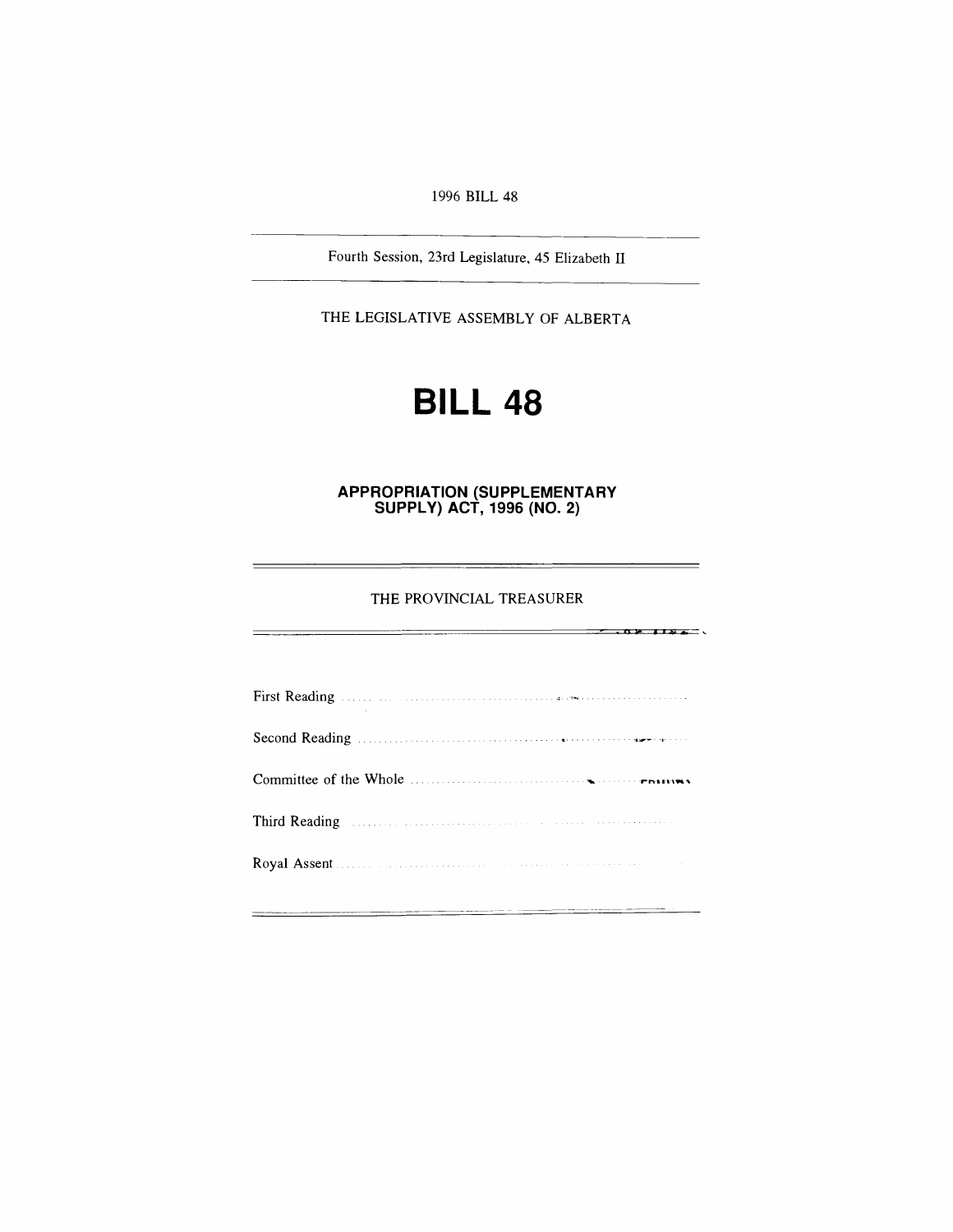*Bill 48*

# *BILL 48*

### *1996*

### *APPROPRIATION (SUPPLEMENTARY SUPPLY) ACT, 1996 (NO. 2)*

*(Assented to , 1996)*

### *MOST GRACIOUS SOVEREIGN:*

*Preamble WHEREAS it appears by a Message from the Administrator of the Province of Alberta, and the Supplementary Estimates accompanying the Message, that the sums hereinafter mentioned are required to defray certain expenditures of the Public Service of Alberta not otherwise provided for during the fiscal year ending March 31, 1997, and for other purposes relating thereto:*

> *MAY IT THEREFORE PLEASE YOUR MAJESTY that it be enacted and be it enacted by the Queen's Most Excellent Majesty, by and with the advice and consent of the Legislative Assembly of Alberta, as follows:*

- *Operating Expense <sup>1</sup> From the General Revenue Fund, there may be paid and applied a sum of \$36 000 000, towards defraying the further Operating Expense of the Public Service for the year ending March 31, 1997, not otherwise provided for, as shown in the Schedule to this Act.*
- *Transfer 2 The sum of \$7 000 000 in the Capital Investment vote of the Department of Transportation and Utilities and the sum of \$6 000 000 in the Operating Expense vote of the Department of Municipal Affairs are transferred to the Operating Expense vote of the Department of Transportation and Utilities.*
- *Accountability 3 The due application of all money expended under this Act shall be accounted for.*